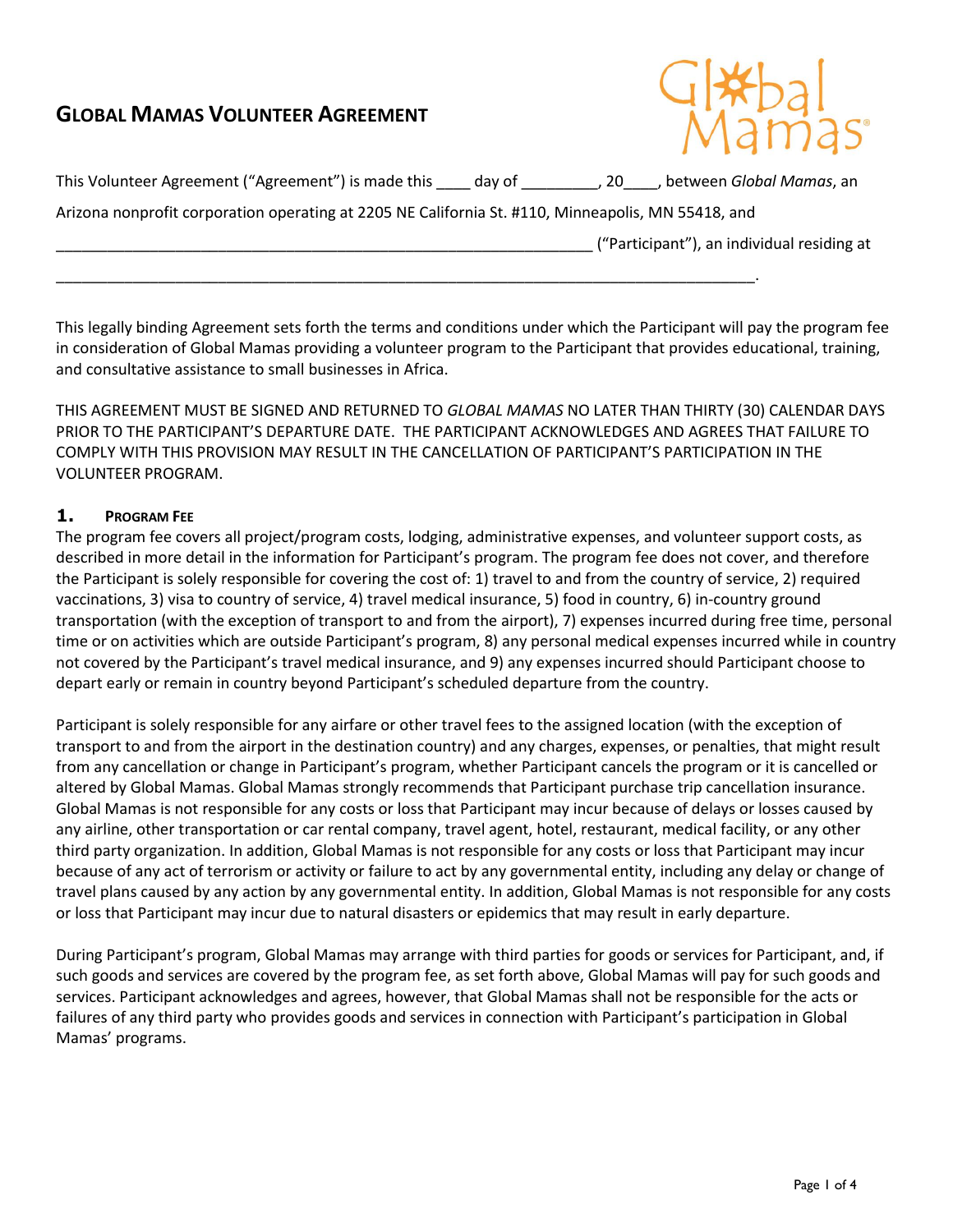# **2. PAYMENT TERMS**

Participant must submit the following to Global Mamas:

- (a) at least 60 calendar days prior to Participant's departure:
	- (i) the program fee; and
	- (ii) a completed and signed health and emergency contact form; and
- (b) at least 30 calendar days prior to Participant's departure, proof of Participant's medical insurance covering illness and injury during the Participant's program; and
- (c) at least 30 calendar days prior to Participant's departure, an executed original of this Agreement.

Items received after their due date will be accepted only in Global Mamas' discretion. Global Mamas reserves the right to cancel Participant's participation in the volunteer program if Participant fails to timely submit the items listed above.

## **3. CANCELLATIONS & REFUNDS**

Global Mamas reserves the right, in its sole discretion, to cancel the program, in which Participant is scheduled to participate, any time prior to departure, for any reason. In the unlikely event of such a cancellation, or if a program match cannot be made for the Participant, the total amount paid to Global Mamas will be refunded to Participant. Other than such refund, Global Mamas will not be responsible to Participant for any other refund, costs, interest, liability or damages of any kind in connection with the cancellation.

If Participant cancels his/her participation in the Global Mamas' program for any reason, Participant must notify Global Mamas in writing. The cancellation will be effective upon receipt of the written notification by Global Mamas. Participant acknowledges that Global Mamas incurs substantial administrative and planning costs prior to the departure of Participant, therefore Global Mamas will refund the program fee only if Participant cancels more than 60 calendar days prior to the scheduled departure date. No portion of the program fee is refundable if the cancellation is received less than 60 calendar days before the scheduled departure date. No refunds will be made for unused portions of the program fee due to Participant's failure or inability to participate in or complete the Global Mamas' program or in the event that the Participant fails to obtain medical insurance in the form acceptable to Global Mamas, fails to provide to Global Mamas proof of insurance, at least 30 calendar days prior to Participant's departure as set out in clause 4, or fails to provide to Global Mamas an executed original of this Agreement at least 30 calendar days prior to Participant's departure. In the event that Participant solicits any donations to Global Mamas from organizations or individuals, such donations allocated are not refundable if Participant does not participate in the program for any reason.

## **4. MEDICAL INSURANCE & EMERGENCY TREATMENT**

Participant must obtain his/her own travel medical insurance at his/her cost. Insurance must cover illness and injury to Participant during Participant's participation in the Global Mamas' program and evacuation insurance for transport to adequate health care facilities and/or Participant's home, if necessary. Proof of this insurance must be provided to Global Mamas 30 calendar days prior to departure. If Participant fails to obtain insurance in the form acceptable to Global Mamas or fails to provide to Global Mamas proof of insurance 30 calendar days prior to the scheduled departure date, Global Mamas shall have the right to refuse Participant the right to participate in the Global Mamas' Program and in such an event, no portion of the program fee shall be refundable.

Should any medical emergency arise which precludes Participant's ability to consent to emergency treatment when such authorization is required, Global Mamas will endeavor to communicate with emergency contact person, specified by Participant on the health & emergency contact form, to request permission for any necessary treatment. If Global Mamas' personnel believe, in their sole discretion, that time or circumstances do not permit such communication or if a communication is unable to be made, Participant authorizes Global Mamas to consent on his/her behalf to any medical treatment, including all types of medical examinations, diagnosis, medication, treatment, or physician or hospital care, that is deemed advisable by, and is to be rendered under the general or special supervision of any physician or surgeon. Participant agrees not to hold Global Mamas, its personnel, agents, affiliates, staff and directors responsible for any actions, liability, costs or damages relating to any such medical or emergency treatment.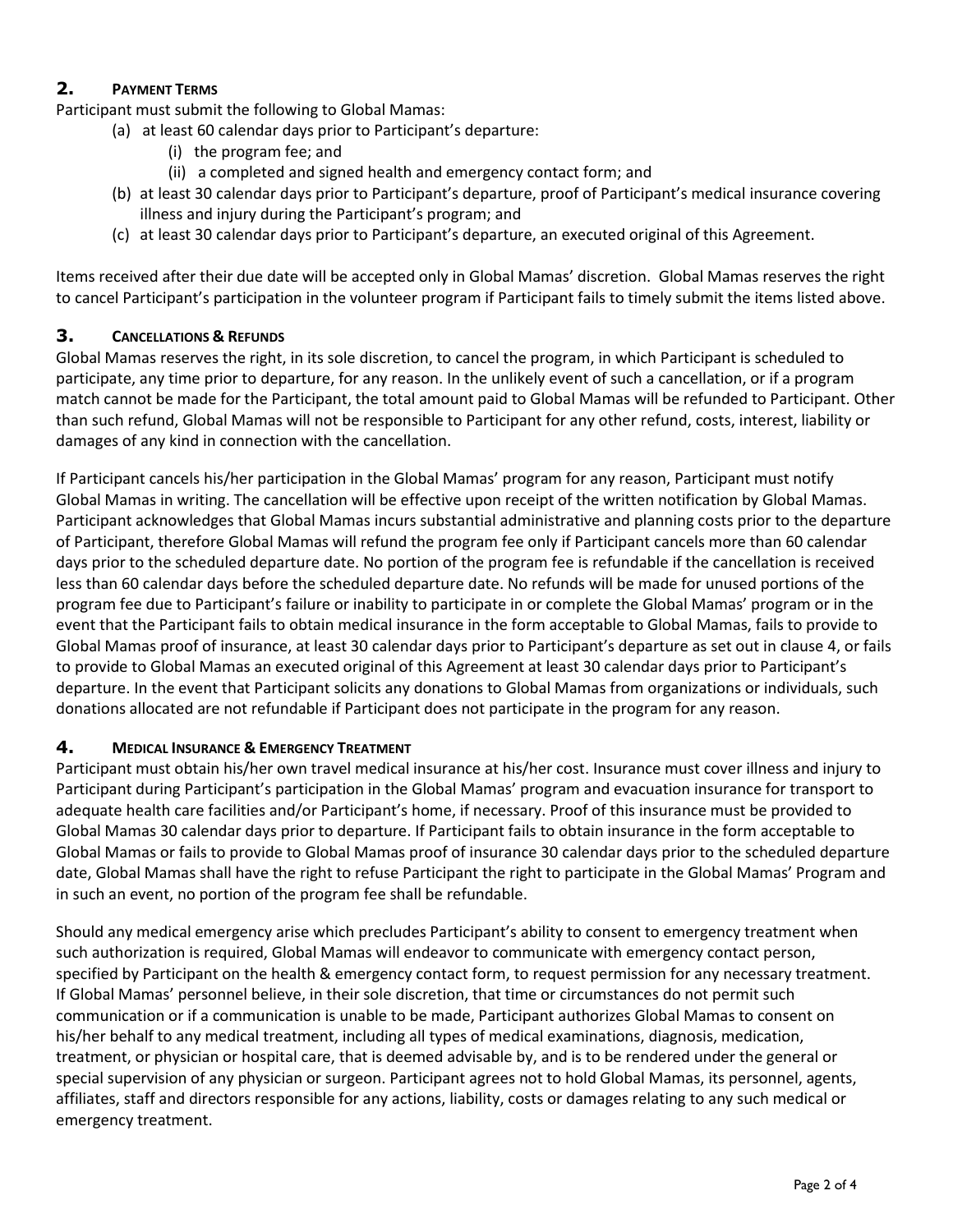## **5. PUBLICITY**

Participant acknowledges and agrees that in the course of Participant's participation in the Global Mamas' program and after the completion of the program, Global Mamas may record Participant's comments on his/her experience. Participant consents to the use of Participant's comments (whether photographed, filmed or videotaped, including, without limitation, portions of a film or videotape) or any portion of such in any manner developed now or in the future, including, without limitation, fund-raising and promotional materials, advertising for television, radio, print or other media, and any other Global Mamas' presentations. Participant agrees that, in connection with such use, Global Mamas, and persons acting for or on behalf of Global Mamas, may identify Participant and may identify Participant's name, age, city and state/territory/other district or country of residence. Participant releases, indemnifies and agrees to hold harmless Global Mamas, and persons acting for or on behalf of Global Mamas, from any liability for acts authorized under this section of Agreement.

## **6. COMPLIANCE WITH LAWS**

Participant will be the guest of Global Mamas and the host country of the assigned location. Participant agrees to follow all applicable rules, policies and guidelines of Global Mamas, and any organization that is conducting activities in which Participant is participating, and to abide by the laws and regulations of the host country and of the United States of America and the State of Arizona, and to behave in a manner that is appropriate in the host country.

If Participant does not comply, at all times, with all laws and regulations and all rules, policies, and guidelines, referred to above, or does not act appropriately as determined by the local personnel of Global Mamas, or the local personnel of Global Mamas become concerned that, as a result of Participant's physical health or mental condition, it may not be in the best interest of Participant to continue to participate in Global Mamas' program, Global Mamas, in its sole discretion, has the authority to require Participant to immediately leave the host country. In such an event, the Participant agrees that he or she will promptly comply with Global Mamas' request to leave the host country. In addition, Participant gives Global Mamas' personnel Participant's permission to discuss Participant's situation, including Participant's health, physical or mental condition, with any person, including any family member, medical personnel, school official, or counselor, and to release any information concerning Participant to such person, whom Global Mamas, in its sole discretion, believes would be advantageous or helpful to deal with any concerns that Global Mamas' personnel may have and/or to determine whether Participant should remain in the host country. If Participant is required to leave the host country, Global Mamas will provide transport to the appropriate airport or other means for departure. There will be no refund of the program fee and Participant will be responsible for all costs incurred as a result of being required to leave the assigned location before the originally-scheduled departure date, including but not limited to, the cost of transportation from the host country to the Participant's home.

## **7. DISPUTE RESOLUTION**

This Agreement shall be construed pursuant to the laws of the State of Arizona. No dispute under this Agreement may be brought before any judicial or quasi-judicial entity unless the party aggrieved first notifies the other party of the claim and attempts to resolve the dispute in good faith. Upon notification of a dispute or claim, a representative(s) of each party will meet within 10 calendar days of notification to attempt to resolve the dispute in good faith. Prior to the meeting, the parties will investigate the circumstances of the dispute. The representatives will attend the dispute resolution meeting with reasonable authority to resolve the claim. If there is not resolution of the dispute, or the nonaggrieved party refuses to cooperate, the aggrieved party may seek arbitration or legal action, as further described below. Any dispute, which can't be resolved through the dispute resolution meeting, shall be settled by binding arbitration in Phoenix, Arizona (or at any other place or under any other form of arbitration mutually acceptable to the parties so involved), in accordance with the then-prevailing Commercial Arbitration Rules of the American Arbitration Association by a single arbitrator mutually agreed upon by both parties, and applying the laws of the State of Arizona (without regard to the conflicts of law provisions thereof), or if applicable, U.S. federal law. The arbitration award shall be final and binding on the parties. Notwithstanding the foregoing, either party shall have the right to seek and obtain appropriate equitable and provisional remedies exclusively in the Maricopa County Superior Court, State of Arizona. The expenses of the arbitration shall be borne equally by the parties to the arbitration, provided that each party shall pay for